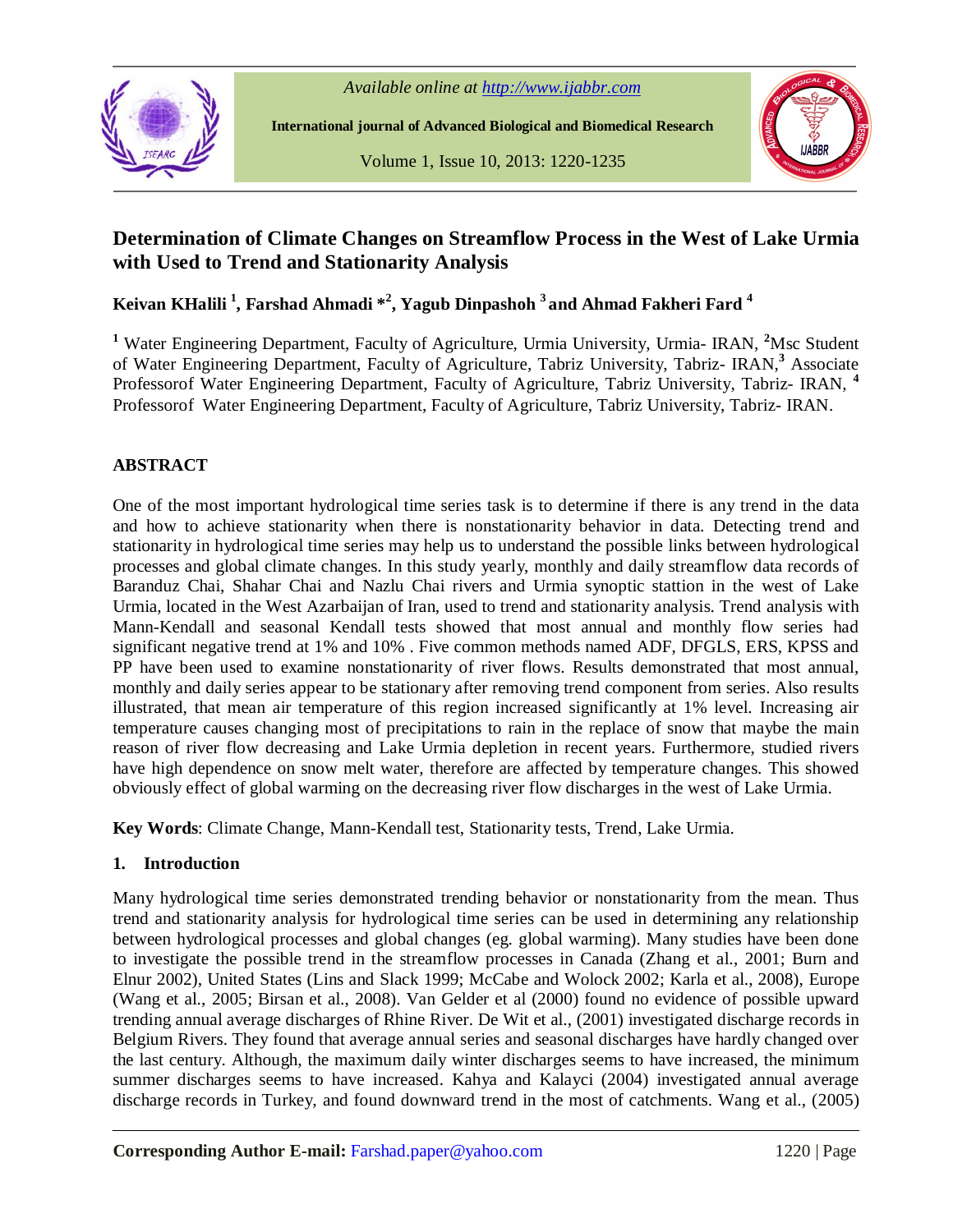showed that there is no obvious trend in the most of annual and monthly river discharges of Western Europe catchments in the 20th century. Although these studies examined the trends of hydrologic processes for some local regions, their because factors acting on streamflow trends on a basin scale are not necessarily similar to those acting on a regional or continental scale their extrapolations to regional or continental scale remains uncertain (Pfisher et al., 2000). Investigation on possible trend in streamflow processes seems to be related to regional climate variations and their atmospheric associations, particularly regional precipitation and temperature changes. Ghahraman and Taghvaeian (2008) demonstrate significant decreases in annual rainfall over the northwest of Iran with using the linear regression method. Dinpashoh et al.,, (2011) stablished the trends in reference crop evapotranspiration (ETO) on monthly and annual time scales in Iran and found increasing trends in monthly ETO in the northwest of Iran. Tabari and Hosseinzade (2011) found increasing trends for maximum temperature in the western half of Iran. Karaburun et al., (2011) investigated annual, seasonal and monthly temperatures in Istanbul from 1975 to 2006 and showed existence of a tendency toward warmer years. Jhajharia et al., (2012) reported negative trends in pan evaporation at annual and seasonal time scales in general for 6 sites in NE India and NE India. Annual, seasonal and monthly trends in precipitation, mean maximum and minimum temperature range were evaluated with using stations from Florida, USA by Martinez et al (2012). Results showed significant decreasing in monthly precipitation and increasing trends in mean, maximum and minimum temperature. Dibik et al., (2012) used Mann-Kendall trend analysis of precipitation and air temperature in the Lake Winnipeg watershed. They observed increasing trend in mean annual air temperature, however no significant trend in annual precipitation. Wang et al., (2012) investigated changing trends of annual mean temperature and annual precipitation over the last 50 years in Loess Plateau Region (LPR) of china. It was shown that annual mean temperature has significant increasing and annual precipitation had no-significant negative trend. Abgari et al., (2013) used non parametric methods to evaluate annual and monthly trends in river flow data from the west of Iran during the past 40 years and found downward trend in most stations (specially in October and November). Northwest of Iran (specially west of Lake Urmia), is the geographical area falls under the arid and semiarid type of climate; however due to the agrarian is seriously vulnerable to the anthropogenic-induced climate change. It seems very likely that any changes in the availability of water adversely affect the sustainable development of agriculture and environment in northwest of Iran. However, very little information is available on trend and stationarity of streamflow processes across northwest of Iran. Therefore, the present study was conducted for three main objectives, which are as follows: (i) to detect trends in streamflow processes on daily, monthly and annual time scales of Baranduz Chai, Shahar Chai and Nazlu Chai rivers located in the West Azarbaijan with using the Mann-Kendall (MK) and seasonal Kendall (SK) tests; (ii) Testing stationarity of streamflow using the five methods which are: (1) the augmented Dickey-Fuller (ADF) unit root test, (2) Dickey-Fuller test with GLS detrending (DFGLS), (3) KPSS test, (5) Phillips-Perron (PP) test and (5) Elliot, Rothenberg and Stock Point Optimal (ERS) test; (iii) Finding any possible relationship between recent climate changes, mean air temperature and the results of trend and stationarity for streamflows in the west of Lake Urmia.

# **2. METHODS AND MATERIALS**

## **2.1. Data Description**

Daily streamflow data of Baranduz Chai, Shahar Chai and Nazlu Chai rivers Rivers located in province of West Azarbaijan have been used in this study. Shahar Chai River originated from borders of Turkey and crosses the Urmia, capital city of west Azarbayjan province and reaches to Lake Urmia. These two selected rivers in addition to other 11 rivers reach to Lake Urmia. Discharge of these rivers have high dependence on water from melting snow that originate from Turkey border mountains. Streamflow data records on Tapik, Mirabad and Dizaj stations located on the Nazlu Chai, Shahar Chai and Baranduz Chai have been used in sequences for trend and stationary analysis. Because of building and operating Shahar Chai dam, data of Mirabad station located on the upstream of river can be used only up to 2004.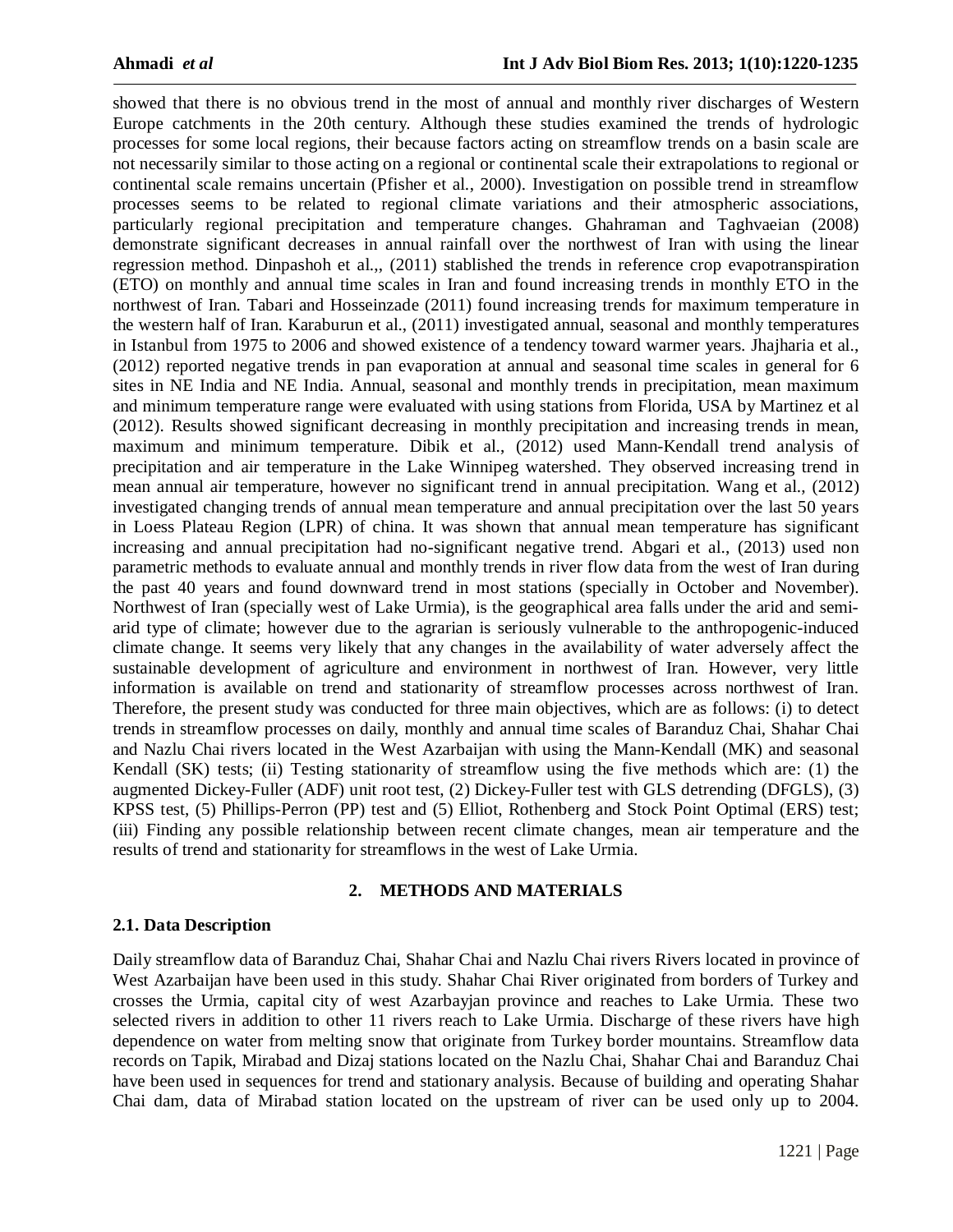Furthermore for analyzing trend of temperature of the study area yearly and monthly data of Urmia synoptic station have been used. Details of the Urmia airport synoptic station and applied river stations are presented in Table 1.

|                |                               | Type              |          | Latitude Longitude | height<br>(m) | Time         | of   |
|----------------|-------------------------------|-------------------|----------|--------------------|---------------|--------------|------|
| <b>Station</b> | Location                      |                   |          |                    |               | record       |      |
|                |                               |                   |          |                    |               | <b>Start</b> | End  |
| Dizaj          | <b>Baranduz</b><br>chai river | Hydrometer 37-23N |          | 45-05E             | 1320          | 1974         | 2011 |
| Mirabad        | chai<br>Shahar<br>river       | Hydrometer 37-40N |          | 44-54E             | 1525          | 1974         | 2004 |
| Tapik          | chai<br>Nazlu<br>river        | Hydrometer 37-26N |          | 44-52E             | 1405          | 1974         | 2011 |
| Urmia          | Airport                       | Synoptic          | $37-32N$ | 44-05E             | 1313          | 1974         | 2011 |

| Table1. Details of used stations in this study |
|------------------------------------------------|
|------------------------------------------------|

# **2.2. Trend analysis**

The main purpose of trend analysis is to determine whether the value of a series generally increase or decrease. Nonparametric trend detection methods are less sensitive to outliers (extremes) comparing the parametric methods (such as Pearson's correlation coefficient). In addition, a nonparametric test can test for detecting a trend in a time series without specifying whether the trend is linear or nonlinear. Furthermore, there is no need data with a certain probability distribution. Therefore, a rank-based nonparametric method, the Mann-Kendall's test is applied in this study to streamflow time series.

#### **2.2.1. Mann-Kendal test (MK)**

Kendall (1938) proposed a measure "tau" to seek a monotonic relationship between x and y series. Mann (1945) suggested using the test significance of Kendall's tau, where one of the variables is observations of a certain variable, which other is time as a test for trend. The test is known as Mann-Kendall's test (referred to as MK test hereafter), which is powerful on uncovering deterministic trend. Under the null hypothesis  $H_0$ , that a series  $\{x_1, x_2, \dots x_N\}$  come from a population where the random variables are independent and identically distributed, the MK test statistic is:

$$
S = \sum_{i=1}^{N-1} \sum_{j=i+1}^{N} \text{sgn}(x_j - x_i)
$$

(1)

Where, 
$$
sgn(x_i - x_j) = \begin{cases} +1, x_i - x_j > 0 \\ 0, x_i - x_j = 0 \\ -1, x_i - x_j < 0 \end{cases}
$$

And N is the number of observations. The statistic *"tau"* is estimated as:

$$
\tau = \frac{2S}{N(N-1)}
$$

(2)

Kendall (1975) showed that the square root of S, for the situations may be tie (i.e., equal values) in the x values, is given by:

$$
\sigma_s = \sqrt{\frac{1}{18} [N(N-1)(2N+5) - \sum_{i=1}^{m} t_i (t_i - 1)(2t_i + 5)]}
$$
\n(3)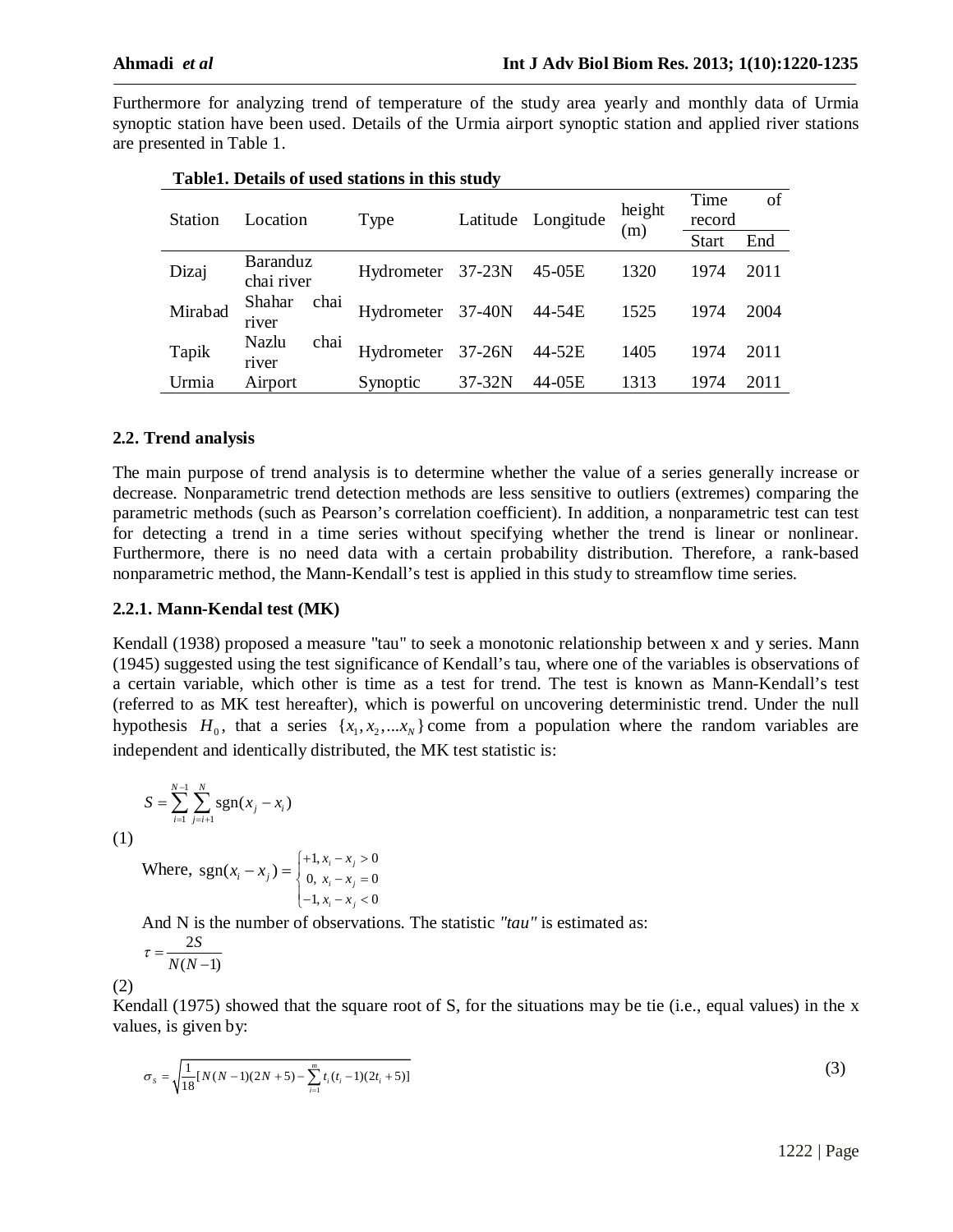Where, m is the number of values and  $t_i$  is the number of some values in the *i*th tied group.

Under the null hypothesis, the statistic Z defined in the following equation is approximately standard normally distributed for the sample size  $N>=10$ :

$$
Z = \begin{cases} (S-1)/\sigma_s, S > 0\\ 0, S = 0\\ (S+1)/\sigma_s, S < 0 \end{cases}
$$
  
(4)

If  $Z \le Z_{\alpha/2}$  then the null hypothesis  $H_0$ , there is no trend in time series will be accepted. Otherwise, the  $H_0$ rejected and alternative hypothesis  $H_1$  will be accepted at  $\alpha$  significance level. It has been found that positive serial correlation inflates the variance of the MK statistic S and hence increases the possibility of rejecting the null hypothesis of no trend (von Storch, 1995).

# **2.2.2. Seasonal Kendal test (SK)**

Monthly streamflow and finer time scales like 10days flow series usually exhibit strong seasonality behavior. Therefore traditional Mann-Kendall method cannot be used to examine the possible changes occur in such situations. In such a case a modified version of Kendall's test, referred to as the seasonal Kendall test (Hirsch et al., 1982; and Slack, 1984), is used here. The seasonal Kendall test take into account the seasonality by computing the MK test on each of the p seasons separately, and combining the results. In seasonal Kendal test the overall statistic *S* is computed by following equation:

$$
S' = \sum_{j=1}^{p} S_j, \, j = 1, 2, ..., p
$$

(5)

 $S_i$  is the MK statistic (equation 1) for the season.

When serial dependence exhibit in the time series, the variance of  $S'$  is defined as:

$$
\sigma_{S'}^2 = \sum_{j=1}^P Var(S_j) + \sum_{g=1}^{P-1} \sum_{h=g+1}^P \sigma_{gh}
$$

(6)

Where,  $\sigma_{gh}$  is covariance of the Kendall statistic between season g and h.

When no serial dependence detected in the time series the variance *S'* is defined as

$$
\sigma_{S'}^2 = \sum_{j=1}^P Var(S_j)
$$

(7)

(8)

The *Z*' statistic is approximately normally distributed and defined as:

$$
Z' = \begin{cases} \frac{(S'-1)}{\sigma_{s'}} & \text{if } s' > 0\\ 0 & \text{if } s' = 0\\ \frac{(S'+1)}{\sigma_{s'}} & \text{if } s' < 0 \end{cases}
$$

1223 | Page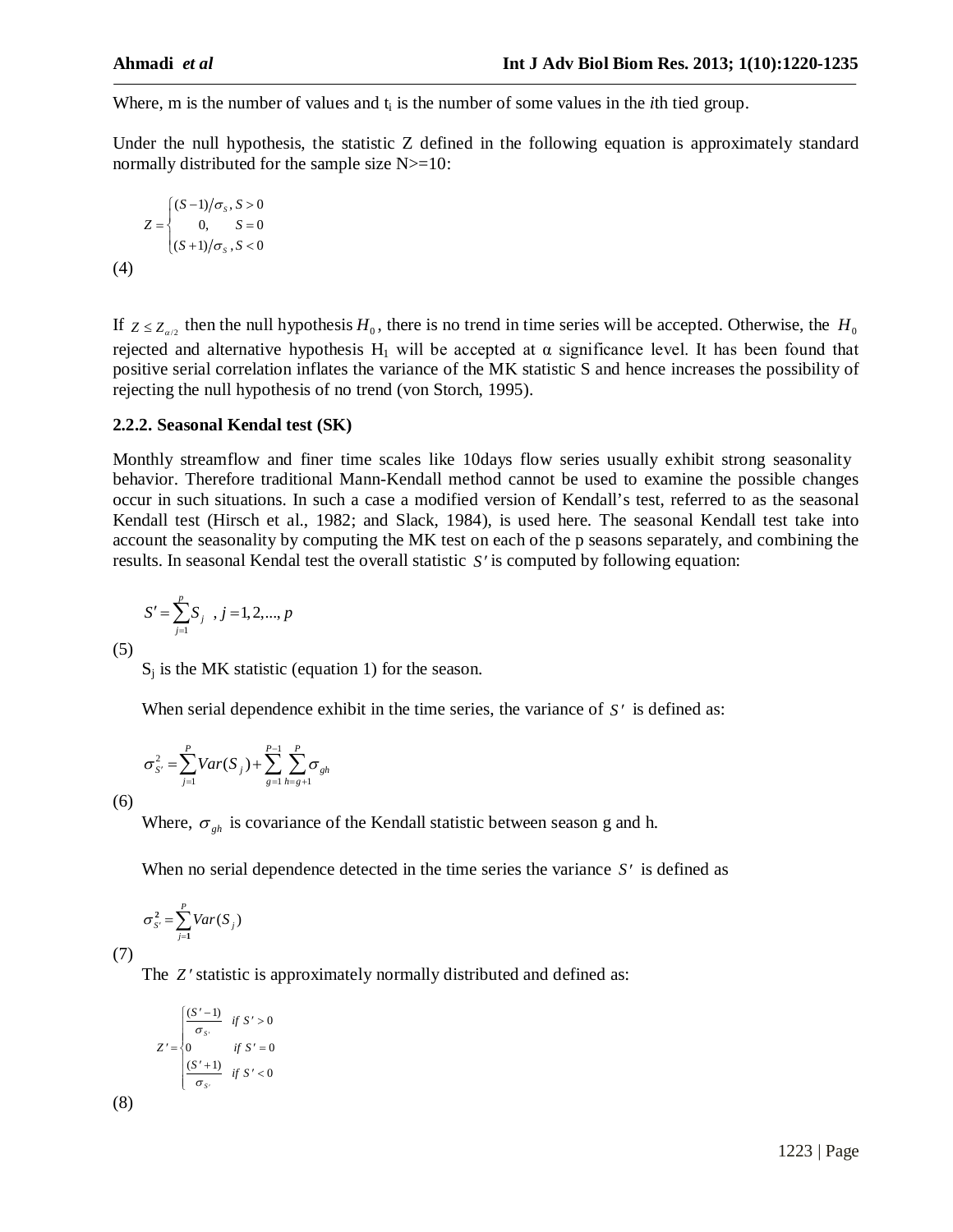Overall tau is weighted average of p seasonal  $\tau$ 's, defined as:

$$
\tau = \frac{\displaystyle\sum_{j=1}^P n_j \, \tau_j}{\displaystyle\sum_{j=1}^P n_j}
$$

(9)

where  $\tau$  is the tau measure for season j, estimated with equation 2, and  $n_i$  denotes the number of observations without missing values for season j.

# **2.3. Stationary Tests**

The main purpose of any stationarity test is to determine whether the mean and/or variances of observations vary with time significantly. Almost in all of the analyzing linear and nonlinear time series analysis practitioners assumed stationarity for time series. Also in most of the applications in hydrological modeling, an assumption of stationarity thus testing stationarity for justification of using those models is necessary (Salas et al.,, 1980). On the other hand, sometimes the investigation of nonstationarity may give us some insights into the underlying physical mechanism of a process. Therefore, testing for stationarity is an important topic of time series in the field of hydrology. The stationarity tests mainly carried out using the one or more of the five methods described below. It is worthy to note that these methods originated from the economic studies.

# **2.3.1. ADF test**

Dickey-Fuller unit root tests are conducted through Ordinary least squares (OLS) estimation of regression models incorporating either an interceptor a linear trend. Consider the autoregressive AR (1) model.

$$
y_{t} = \rho y_{t-1} + x_{t}' \delta + \varepsilon_{t} \qquad t = 1, 2, ..., N
$$
 (10)

Where  $y_t$  is the value of streamflow at time t, N is the number of observations,  $x'_t$  are optional exogenous regressors which may consist of constant or a constant and trend,  $\rho$  and  $\delta$  are parameters to be estimated and  $\varepsilon_t$  are assumed to be white noise. If  $|\rho| \ge 1$ ,  $y_t$  is a nonstationary series and the variance of  $y_t$  increases with time and approaches infinity. If  $|\rho| < 1$  then y<sub>t</sub> is a (trend) stationary series thus, the hypothesis of (trend-) stationarity can be evaluated by testing whether the absolute value of  $\rho$  is strictly less than one. In ADF test the null hypothesis  $H_0: \rho = 1$  tested against the one-sided alternative hypothesis, i.e.  $H_1$ :  $\rho$  < 1. The standard DF test is carried out by estimating Equation (10) after subtracting  $y_{t-1}$  from the both sides of the mentioned equation. Hence it can be written:

$$
\Delta y_t = \alpha \cdot y_{t-1} + x_t' \delta + \varepsilon_t
$$
\n(11)

Where  $\alpha = \rho - 1$ . The null and alternative hypotheses can be written as  $H_0: \alpha = 0$  and  $H_1: \alpha < 0$ . The maximum likelihood estimator of  $\rho$  is denoted by  $\hat{\rho}$  and calculated as follows: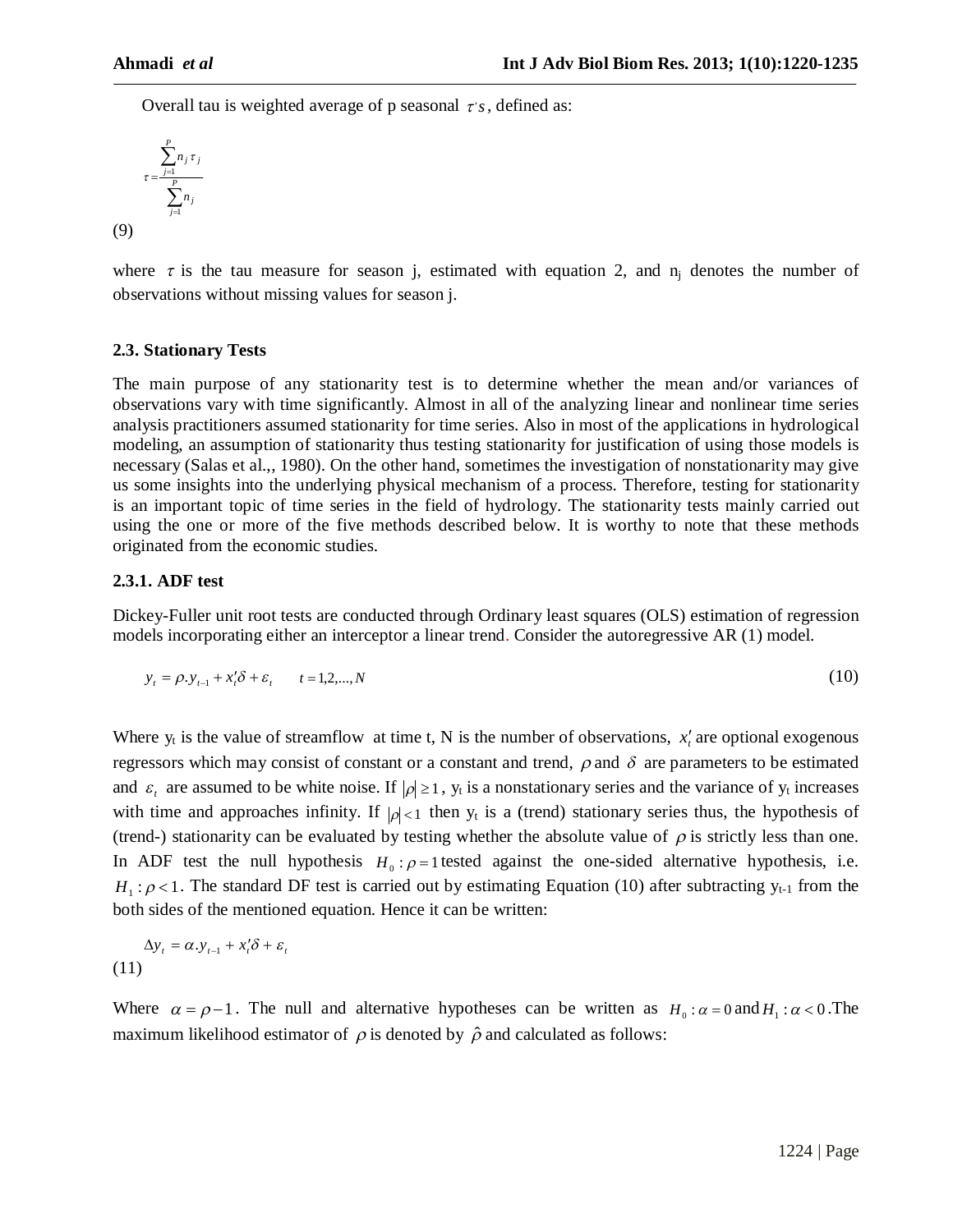$$
\hat{\rho} = (\sum_{t=2}^{N} x_{t-1}^2)^{-1} \cdot \sum_{t=2}^{N} x_t \cdot x_{t-1}
$$
\n(12)

The statistic for testing the null hypothesis that  $\rho = 1$  is based on the usual OLS (Ordinary Least Squares) t-test as:

$$
\hat{t} = \frac{\hat{\rho} - 1}{\hat{\sigma}_{\hat{\rho}}}
$$
\n(13)

Where,  $\hat{\sigma}_{\hat{\rho}}$  is the usual OLS standard error of estimated which is defined as:

$$
\hat{\sigma}_{\hat{\rho}} = S_e \left( \sum_{t=2}^N x_{t-1}^2 \right)^{-1/2} = \frac{S_e}{\sqrt{\sum_{t=2}^N x_{t-1}^2}}
$$
(14)

Where,  $S_e$  denotes the standard deviation of the OLS estimate of the residuals in the regression model.  $S_e$ can be calculated as:

$$
S^2_e = \frac{1}{N-2} \sum_{t=2}^{N} (x_t^2 - \hat{\rho} x_{t-1})^2
$$
\n(15)

Dickey and Fuller (1979) derived the limiting of the statistic t under the null hypothesis  $p=1$  and tables of the percentiles of this distribution is available in Fuller (1976). The test rejects  $p=1$  when t is too negative.

#### **2.3.2. DFGLS test**

Elliott et al., (1996) proposed a simple modification of the ADF tests, called as ERS in which the data are detrended so that explanatory variables are taken out of the data prior to running the test regression. ERS define a quasi-difference of  $y_t$  that depends on the value a representing the specific point alternative against which we wish to test the null:

$$
d(y_t|a) = \begin{cases} y_t & \text{if } t = 1 \\ y_t - ay_{t-1} & \text{if } t > 1 \end{cases}
$$
  
(16)

Where,  $a = \rho - 1$ . Next, consider an OLS regression of the quasi-differenced data  $d(y_t|a)$  on the quasidifferenced  $d(x_t|a)$ :

$$
d(y_t|a) = d(x_t|a)' \delta(a) + \eta_t
$$
\n(17)

Where,  $x_t$  contains either a constant, or a constant and trend. Let  $\hat{\delta}(a)$  be the OLS estimates from such regression. All that we need now is a value for a. ERS recommend the use of  $a = \overline{a}$ , where: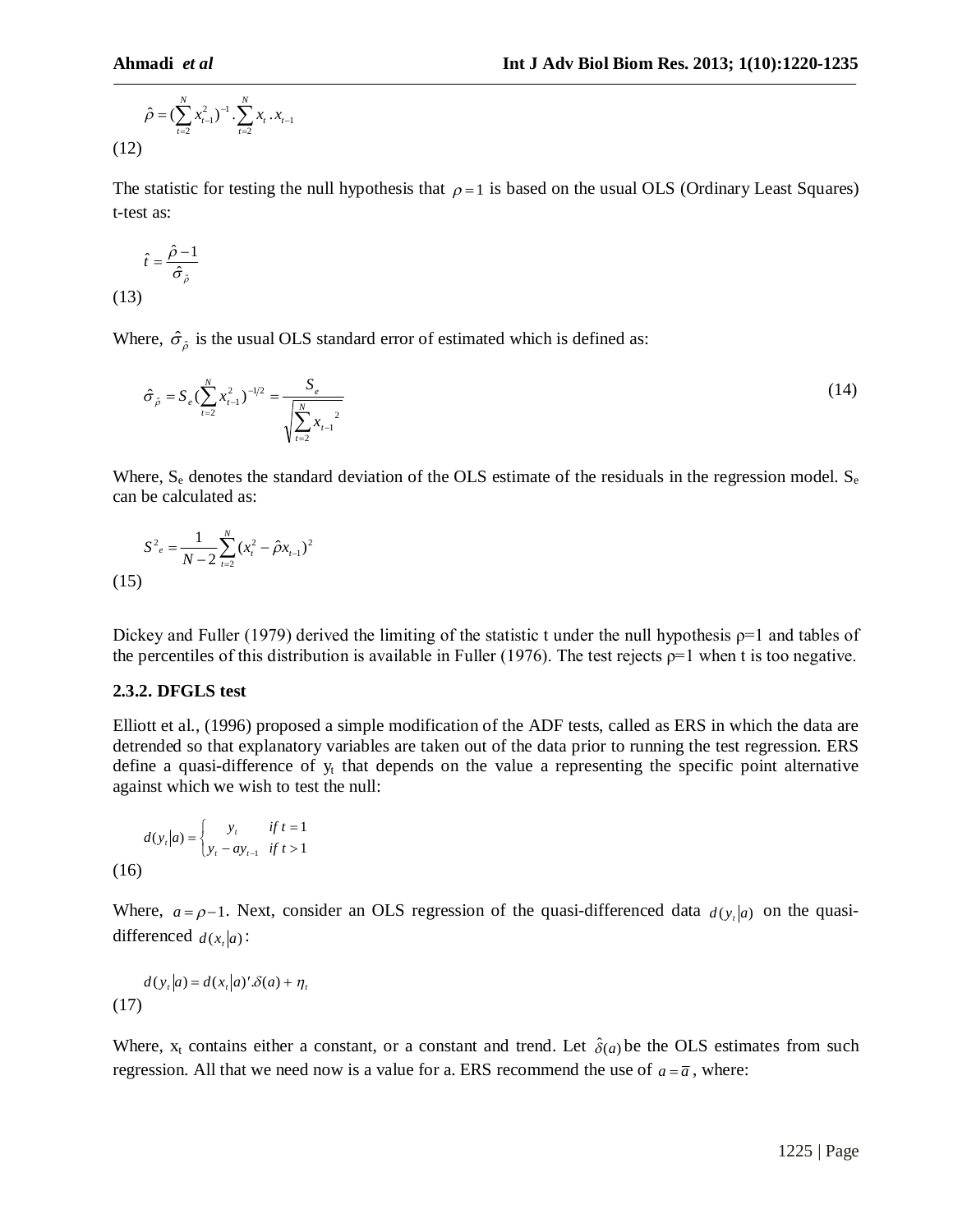$$
\overline{a} = \begin{cases}\n1 - 7/T & \text{if } x_t = \{1\} \\
1 - 13.5/T & \text{if } x_t = \{1, t\} \n\end{cases}
$$
\n(18)

The DFGLS detrended data,  $y_t^d$  is defined using the estimates associated with the  $\bar{a}$ :

$$
y_t^d = y_t - x_t \cdot \hat{\delta}(\overline{a})
$$
  
(19)

Then DFGLS test involves estimating the standard ADF test equation and after substituting the GLS detrend  $y_t^d$  for the original  $y_t$ :

$$
\Delta y_t^d = \alpha y_{t-1}^d + \beta_1 \Delta y_{t-1}^d + \dots + \beta_p y_{t-p}^d + u_t
$$
\n(20)

Note that since  $y_t^d$  is detrended, we do not include the  $x_t$  in the DFGLS test equation. As with the ADF test, we consider the t-ratio for  $\hat{a}$  from this test equation. While the DFGLS t-ratio follows a Dickey-Fuller (no constant) distribution in the constant only case, the asymptotic distribution differs when one include both a constant and trend. ERS simulate the critical values of the test statistic in this latter setting for T={50, 100, 2000,  $\infty$ }. The null hypothesis is rejected for values that fall below these critical values.

#### **2.3.3. KPSS test**

This method has been presented by Kwiatkowski et al.,, (1992). Let  $\{x_t\}$ ,  $t = 1, 2, ..., N$  be observed series which we wish to test stationarity. Assume that we can decompose the series into the sum of a deterministic trend, a random walk and a stationary error with the following linear regression model.

 $X_t = r_t + \beta_t + \varepsilon_t$ (21)

Where  $r_t$  is a random walk, i.e.,  $r_t = r_{t-1} + u_t$  and  $u_t$  is i.i.d  $N(0, \sigma_u^2)$ ;  $\beta_t$  is a deterministic trend and  $\varepsilon_t$  is a stationary error. To test in this model if  $X_t$  is a trend stationary process, namely, the series is stationary around a deterministic trend. The null hypothesis will be  $\sigma_u^2 = 0$  which means that the intercept is a fixed element, against the alternative hypothesis of a positive  $\sigma_u^2$ . In another stationarity case, the level stationarity, namely, the series is stationary around a fixed level, the null hypothesis will be  $\beta = 0$ . So that, under the null hypothesis, in the case of trend stationary, the residuals  $\varepsilon$ <sub>i</sub> (t=1,2,..,N) are from the regression of x on an intercept and time trend,  $e_t = \varepsilon_t$ ; whereas in the case of level stationarity, the residuals  $e_t$  are from a regression of x on intercept only, that is  $e_t = x_t - \overline{x}$ . Let the partial sum process of the  $e_t$  as 1 *t*  $\sum_{j=1}^{\mathbf{C}}$  *j*  $S = \sum e_i$  $=\sum_{j=1}^{r} e_j$ , and  $\sigma^2$  be the long-run variance of  $e_t$ , which is defined as  $\sigma^2 = \lim N^{-1} E[S_N^2]$ . The consistent estimator of  $\sigma^2$  can be constructed from the residuals  $e_t$  by (Newey and West 1987).

$$
\hat{\sigma}^2(P) = \frac{1}{N} \sum_{t=1}^N e_t^2 + \frac{2}{N} \sum_{j=1}^P \omega_j(P) \times \sum_{t=j+1}^N e_t \cdot e_{t-1}
$$
\n(22)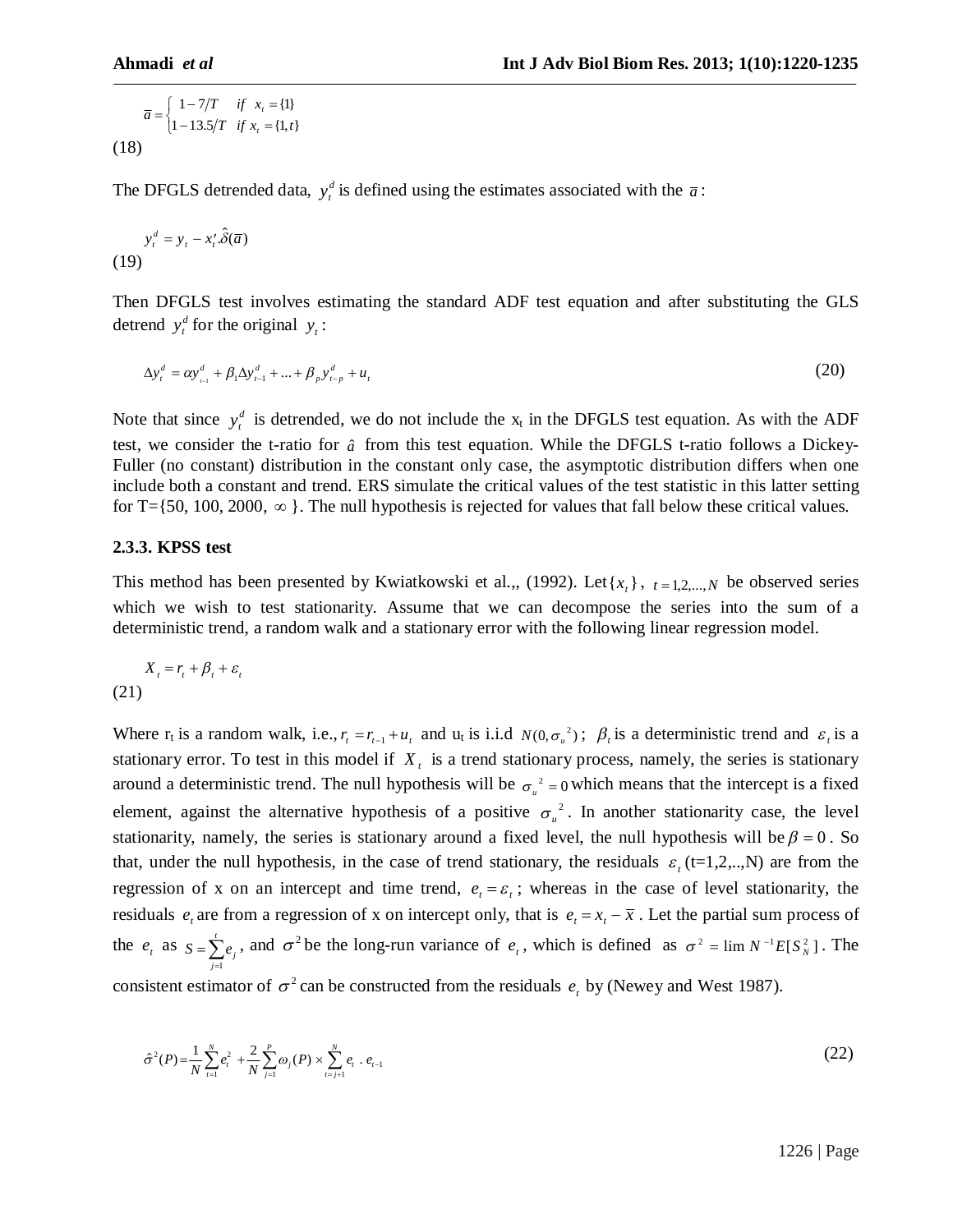Where P is the truncation lag and  $w_i(p)$  is an optional weighting function that corresponds to the choice of a special window, e.g. Bartlett (1950) window  $\omega_j(P) = 1 - \frac{j}{(P+1)}$  $\omega_j(P) = 1 - \frac{j}{(P + 1)}$ . Then, the KPSS test statistic is given by:

$$
KPSS = N^{-2} \sum_{t=1}^{N} \frac{S_t^2}{\hat{\sigma}_{(P)}^2}
$$
\n(23)

The upper tail critical values of the asymptotic distribution of the KPSS statistic are given by Kwiatkowski et al., (1992).

# **2.3.4. Philips and Perron (PP) test**

Phillips and Perron (1988) proposed an alternative (nonparametric) method of controlling for serial correlation when testing for a unit root. This method called here as PP method, which estimates the nonaugmented DF test equation, and modifies the t-ratio of the *a* coefficient so that serial correlation does not affect the asymptotic distribution of the test statistic. The PP test is based on the following statistic:

$$
\hat{t}_{\alpha} = t_{\alpha} \left(\frac{\gamma_0}{f_0}\right)^{\frac{1}{\gamma_2}} - \frac{T(f_0 - \gamma_0)(se(\hat{\alpha}))}{2f_0^{\frac{1}{\gamma_2}}s}
$$

(24)

Where  $\hat{\alpha}$  is the estimate, and  $t_{\alpha}$  the t-ratio of  $\alpha$ ,  $se(\hat{\alpha})$  is coefficient standard error, and s is the standard error of the test regression. In addition,  $\gamma_0$  is a consistent estimate of the error variance in (calculated as  $(T - K)S^2/T$  where k is the number of regressors) and  $f_0$  is an estimator of the residual spectrum at frequency zero. There are two choices we will have make when performing the PP test. First, we must choose whether to include a constant, a constant and a linear time trend, or neither, in the test regression. Second, we will have to choose a method for estimating  $f_0$ . The asymptotic distribution of the PP modified t-ratio is the same as that of the ADF statistic. MacKinnon (1991) reported lower-tail critical and p-values for this test.

# **2.3.5. ERS Point Optimal test**

This method described in detaiels by Elliot et al., (1996). This method is based on the quasi-differencing regression defined in Equation (17). Residuals can be defined from Equation (17) as  $\hat{\eta}_t(a) = d(y_t|a) - d(x_t|a)' \delta(a)$ , and let  $SSR(a) = \sum \hat{\eta}_t^2(a)$  be the sum-of-squared residuals function. The ERS (feasible) Point Optimal test statistic of the null that  $a=1$  against the alternative that  $a = \overline{a}$  is then defined as:

 $P_T = \frac{(SSR(\overline{a}) - \overline{a}.SSR(1))}{f_0}$ (25)

Where  $f_0$  is an estimator of the residual spectrum at frequency zero. Critical values for the ERS test statistic are computed by interpolating the simulation results provided by Elliott et al., (1996) for T={50,  $100, 2000, \infty$ .

In this study in order to take into account the serial correlation effect in the time series data the value of p is chosen according to the orders of fitted AR models which are determined with modified Akaike Information Criterion (AICC).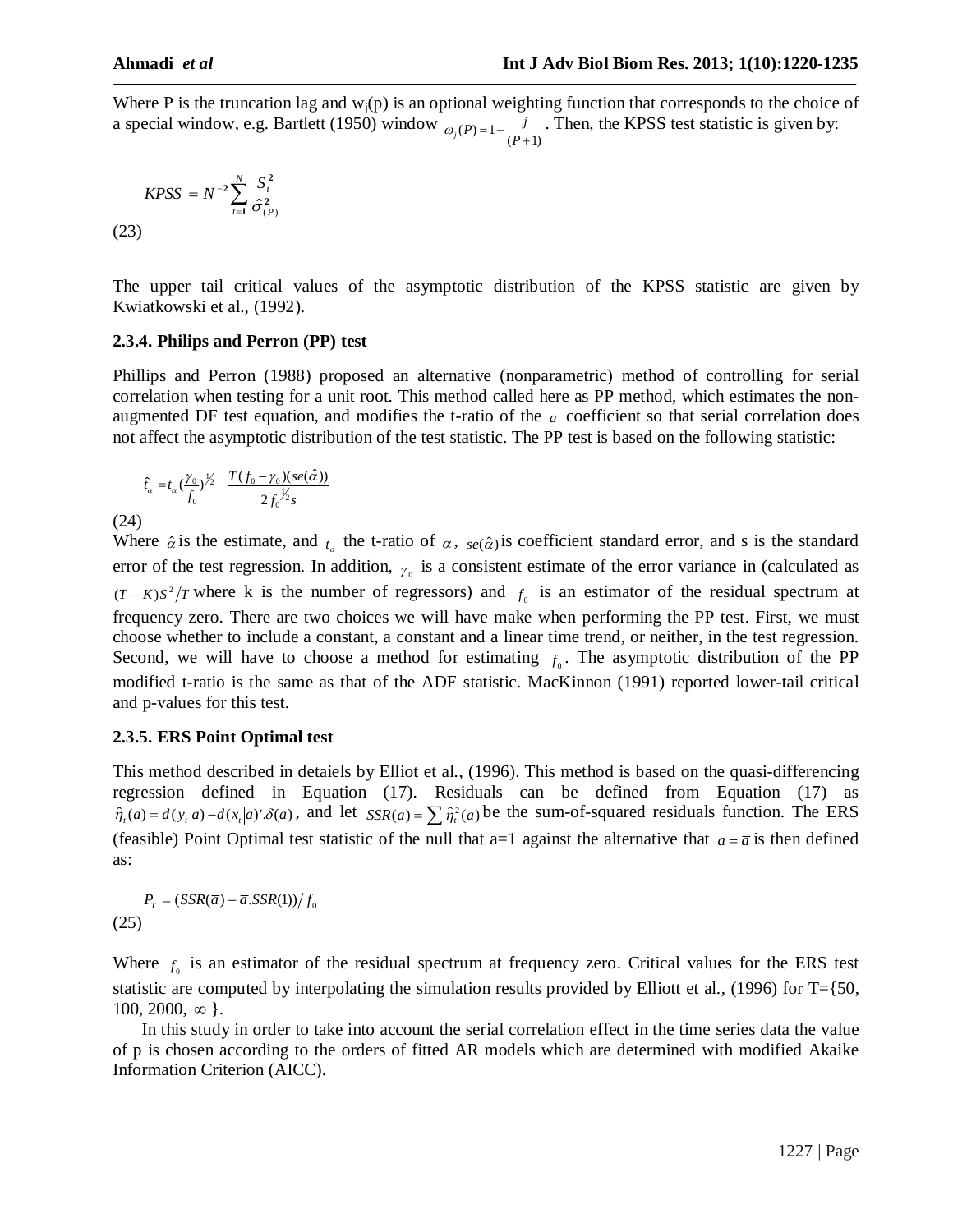# **3. RESULTS**

## **3.1. Trend Analysis Results**

The yearly, seasonal and monthly discharge of rivers located on the west of Lake Urmia with Mann-Kendall and seasonal Kendall tests are tested. Also mean air temperature have been in order to determinate effect of global warming on river flow at the same time scales.As results showed in table 2 and figures 1 and 2, downward trend detected for annual river flow of Barandouz Chai at 5 and 10% significant level. But Shahar Chai and Nazlu Chai rivers had no significant downward trend in this time scale. For seasonal time scale, all stations showed significant negative trend at 1% level. And all monthly series exhibit decreasing trend in most months at 1 and 10% level. According to results negative significant trend observed in Barandouz-cahi river at January, March, June, July, August, September, November, December months and downward trend detected at January, June, July, August, September, November and December months in Nazlu Chai streamflow. For Shahar Chai river significant downward trend has been observed in August and September months. Mean air temperature tests showed upward trend at 1% level for both yearly and seasonal series. In monthly series, increasing significant trend at 1 and 10% levels have been observed in February, April, May, June and September.

# **3.2. Stationary Test Results**

It is a common practice to take logs of the data before applying stationary tests (Gimeno et al., 1999). This is due to the fact that these tests are based on the linear regression, which assumes a normal distribution for data. To eliminate possible impacts of seasonality present in the streamflow processes on the effectiveness of stationarity test, besides the log transformation, data should be deseasonalized. In this study following the log transformation of the streamflow data, deseasonalization was performed. This was done by subtracting the seasonal (yearly, monthly and daily) mean values from data and dividing the results by their corresponding standard deviations. It is worthy to mention that stationary tests to the choice of lag value *p* are sensitive. If a small value for *p* selected, the remaining serial correlation in the errors will bias the test result. If p is too large, then the power of the test will suffer. Schwert (1989) and Kwiatkowski et al., (1992) proposed the  $P = \inf_{x \in N} (N/100)^{1/4}$  with x=4,12 for choosing the number of lag length. In this study for be considered the serial correlation effect in the time series data the value of p is chosen according to the orders of fitted AR models, which are determined with modified Akaike Information Criterion (AICC). Results showed that all annual series appear to be significantly stationary. All of the monthly series are significantly stationary except in the case of Baranduz Chai River, in which KPSS method reject the stationary hypothesis. This implies that there is trend component, which has been shown by the seasonal Kendall and Mann-Kendal tests. All methods applied for daily streamflow series pass stationary test at 1% level except for KPSS test that reject stationary test for each of the tow river. The stationary results are given in Table 3.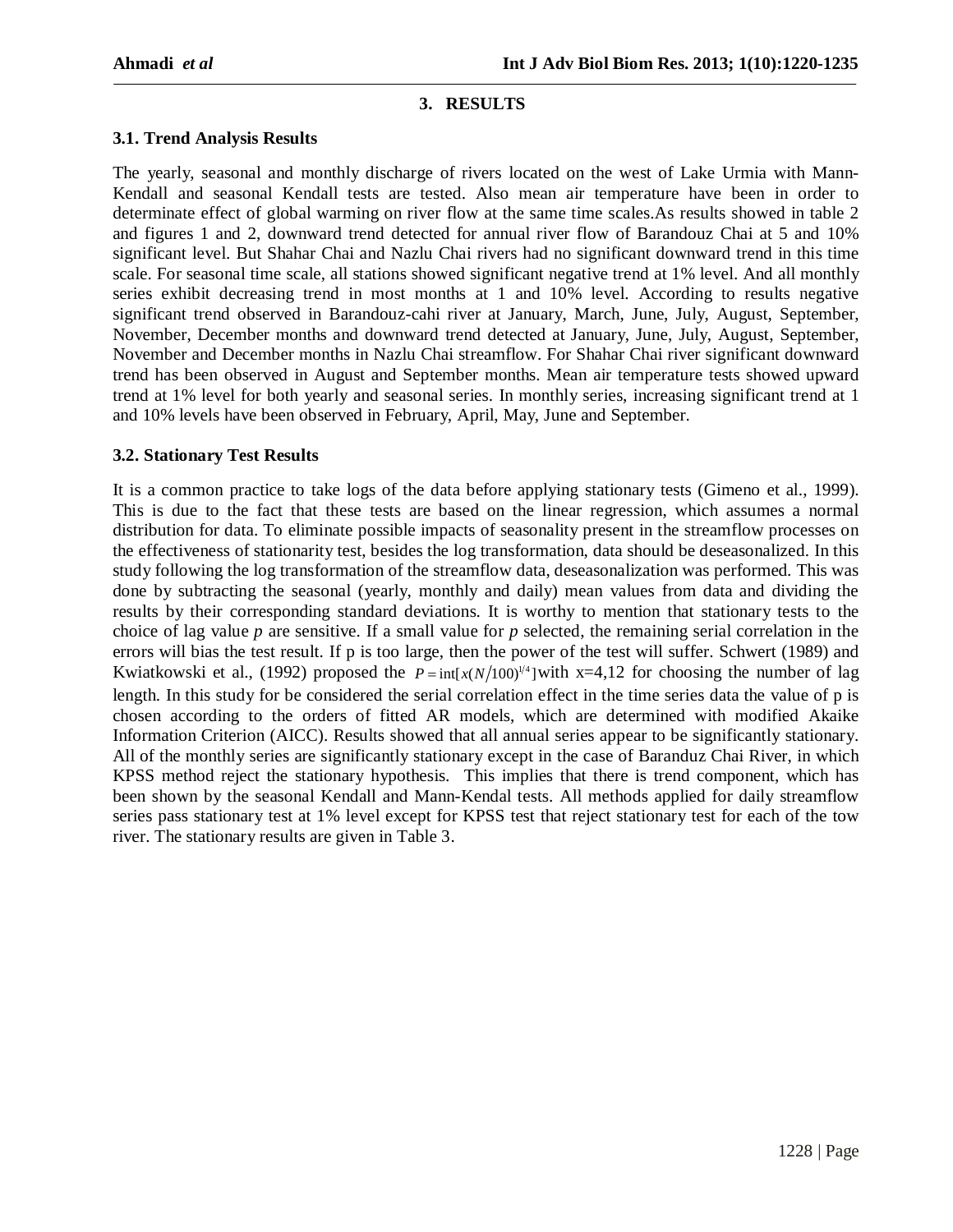

Figure 1. Annual trend variations of studied stations



Baranduz chai River Nazlu chai River shahar chai River Urmia snoptic station

**Figure 2.** Box-Plot of monthly trend Z value for studied series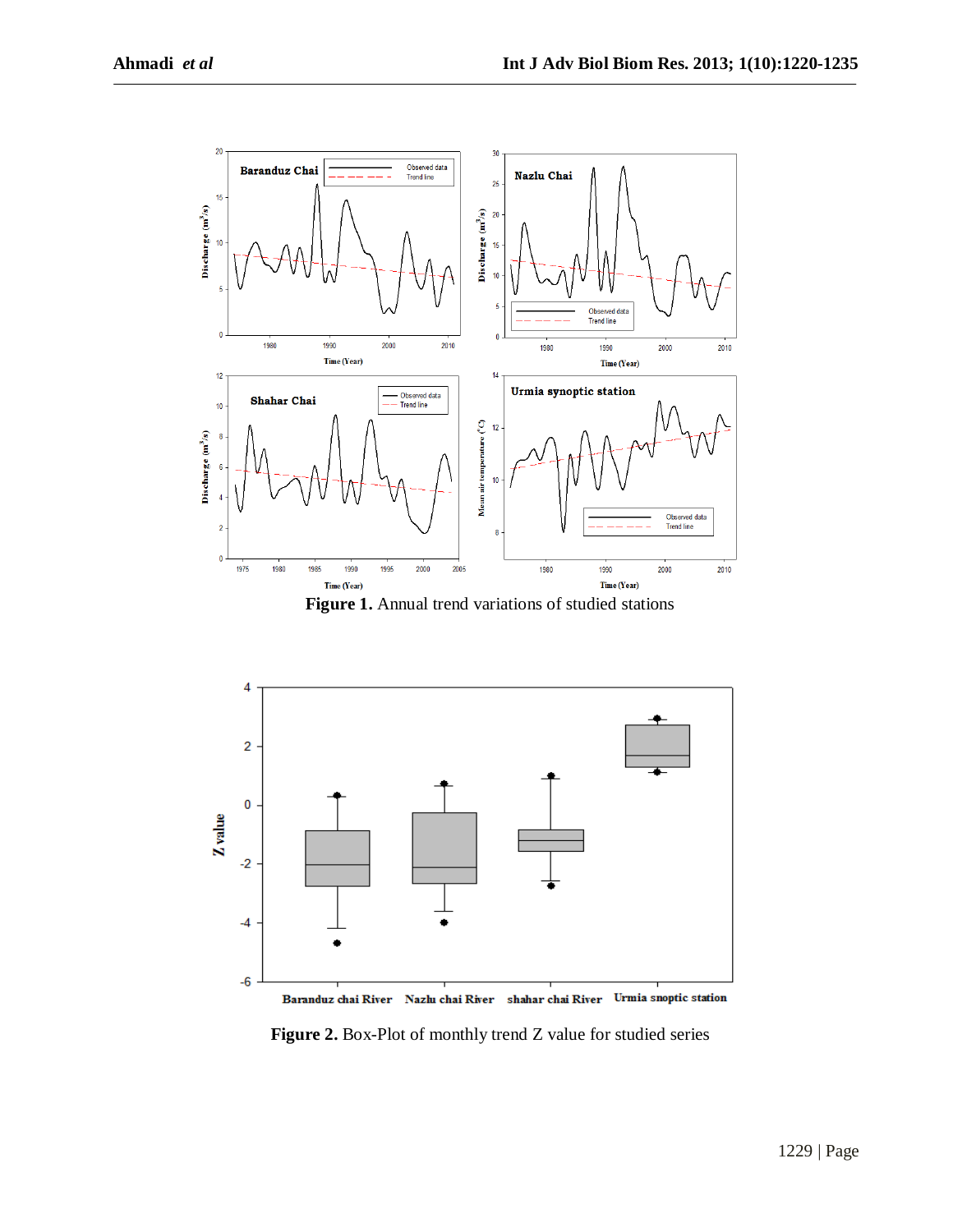| ׇ֚֘                            |
|--------------------------------|
|                                |
| are one concern of the con-    |
| .<br>.<br>.                    |
|                                |
|                                |
|                                |
| i                              |
| ì                              |
| i                              |
|                                |
| İ<br>Ì<br>$\ddot{\phantom{a}}$ |
| T.<br>F<br>i                   |

| Trend<br>analysis<br>imascale<br>Amual<br>Assemal<br>Behruary<br>Raby<br>Angust<br>August<br>August<br>August<br>August<br>August<br>August<br>August<br>August<br>August<br>August<br>August<br>August<br>August<br>August<br>August<br>August<br>August<br>August<br>August<br>August<br>August<br>August<br>August<br>Au | Baranduz chai ri                                                                                                                                                                                                                                                                                                        | ver |                                                                                              | Nazlu chai river                    |                 |                                                     | Shahar chai river             |        |                                                                |                    | Jrmia synoptic station                                             |      |
|-----------------------------------------------------------------------------------------------------------------------------------------------------------------------------------------------------------------------------------------------------------------------------------------------------------------------------|-------------------------------------------------------------------------------------------------------------------------------------------------------------------------------------------------------------------------------------------------------------------------------------------------------------------------|-----|----------------------------------------------------------------------------------------------|-------------------------------------|-----------------|-----------------------------------------------------|-------------------------------|--------|----------------------------------------------------------------|--------------------|--------------------------------------------------------------------|------|
|                                                                                                                                                                                                                                                                                                                             | $\begin{array}{r rrrr}\n & 8 & 8 & 10^8 & -168 \\ -2.10^* & -1598 & -1598 & -1598 \\ -1.97^* & -158 & -158 & -159 \\ -1.98^* & -158 & -128 & -128 \\ -1.39 & 1.39 & -128 & -168 \\ -2.95^{**} & 374 & -168 & -2.08^* \\ -2.69^{**} & 374 & -168 & -2.08^* \\ -1.69 & 168 & -168 & -168 & -168 \\ -1.67 & 169 & 168 & -$ |     | Гau                                                                                          |                                     |                 |                                                     |                               |        |                                                                |                    |                                                                    | Tau  |
|                                                                                                                                                                                                                                                                                                                             |                                                                                                                                                                                                                                                                                                                         |     | 0.23                                                                                         | $-1.48$                             |                 |                                                     | $-0.92$                       | 168    | 0.23                                                           | $3.58***$          | 286                                                                | 9.40 |
|                                                                                                                                                                                                                                                                                                                             |                                                                                                                                                                                                                                                                                                                         |     |                                                                                              | $-3.76**$                           | 566.            |                                                     | $-5.02**$                     |        | 0.18                                                           | $5.23**$           | <u>र्वे</u>                                                        | 0.21 |
|                                                                                                                                                                                                                                                                                                                             |                                                                                                                                                                                                                                                                                                                         |     | 0.21<br>0.25<br>0.02                                                                         | $-2.02*$                            | $-162$          | 0.23                                                | $-1.58$                       |        | 0.20                                                           | 1.53               | 123                                                                |      |
|                                                                                                                                                                                                                                                                                                                             |                                                                                                                                                                                                                                                                                                                         |     |                                                                                              | 0.08                                |                 | 0.01                                                | 00.1                          |        | 0.00                                                           | $2.74**$           | 219                                                                |      |
|                                                                                                                                                                                                                                                                                                                             |                                                                                                                                                                                                                                                                                                                         |     | 0.22                                                                                         |                                     | $-119$          | $-0.16$                                             | $-0.98$<br>0.66               | 56     |                                                                | 112                | $\mathcal{S}$                                                      |      |
|                                                                                                                                                                                                                                                                                                                             |                                                                                                                                                                                                                                                                                                                         |     | 6.04                                                                                         | $-1.48$<br>0.71<br>-1.29<br>-2.67** |                 | 0.08                                                |                               | $-38$  |                                                                | $2.82**$           |                                                                    |      |
|                                                                                                                                                                                                                                                                                                                             |                                                                                                                                                                                                                                                                                                                         |     |                                                                                              |                                     | $-106$          |                                                     | $-1.21$<br>$-1.10$<br>$-1.51$ | -69    |                                                                | $2.94***$<br>1.88* |                                                                    |      |
|                                                                                                                                                                                                                                                                                                                             |                                                                                                                                                                                                                                                                                                                         |     |                                                                                              |                                     | $-198$          |                                                     |                               | $-63$  |                                                                |                    |                                                                    |      |
|                                                                                                                                                                                                                                                                                                                             |                                                                                                                                                                                                                                                                                                                         |     | $\begin{array}{c} 18 \\ 0.33 \\ 0.53 \\ 0.63 \\ 0.23 \\ 0.07 \\ 0.07 \\ 0.07 \\ \end{array}$ | $-3.98**$                           | $-318$          | $-0.16$<br>$-0.28$<br>$-0.27$<br>$-0.27$<br>$-0.29$ |                               | $-88-$ | $-0.13$<br>$-0.08$<br>$-0.14$<br>$-0.19$<br>$-0.38$<br>$-0.35$ | 1.54<br>1.23       | $25.5$ $\overline{5}$ $\overline{2}$ $\overline{5}$ $\overline{9}$ |      |
|                                                                                                                                                                                                                                                                                                                             |                                                                                                                                                                                                                                                                                                                         |     |                                                                                              | $-2.40***$                          | $-192$          |                                                     | $-2.15**$<br>$-2.75***$       | $-122$ |                                                                |                    |                                                                    |      |
|                                                                                                                                                                                                                                                                                                                             |                                                                                                                                                                                                                                                                                                                         |     |                                                                                              | $-2.58**$                           | $-206$          |                                                     |                               | -163   |                                                                | $2.62**$           | 210                                                                |      |
|                                                                                                                                                                                                                                                                                                                             |                                                                                                                                                                                                                                                                                                                         |     |                                                                                              | 0.58                                | $\overline{47}$ | 0.06                                                | $0.80\,$                      | $-46$  | 0.10                                                           | 1.45               | 117                                                                |      |
|                                                                                                                                                                                                                                                                                                                             |                                                                                                                                                                                                                                                                                                                         |     | 0.30                                                                                         | $-2.67**$                           | .214            |                                                     | 1.19                          | $-108$ | 0.24                                                           | .82                | 95                                                                 |      |
| December                                                                                                                                                                                                                                                                                                                    |                                                                                                                                                                                                                                                                                                                         |     | 0.27                                                                                         | $-2.21**$                           | 177             | 0.25                                                | 1.48                          | $-84$  | 0.19                                                           | 1.13               |                                                                    |      |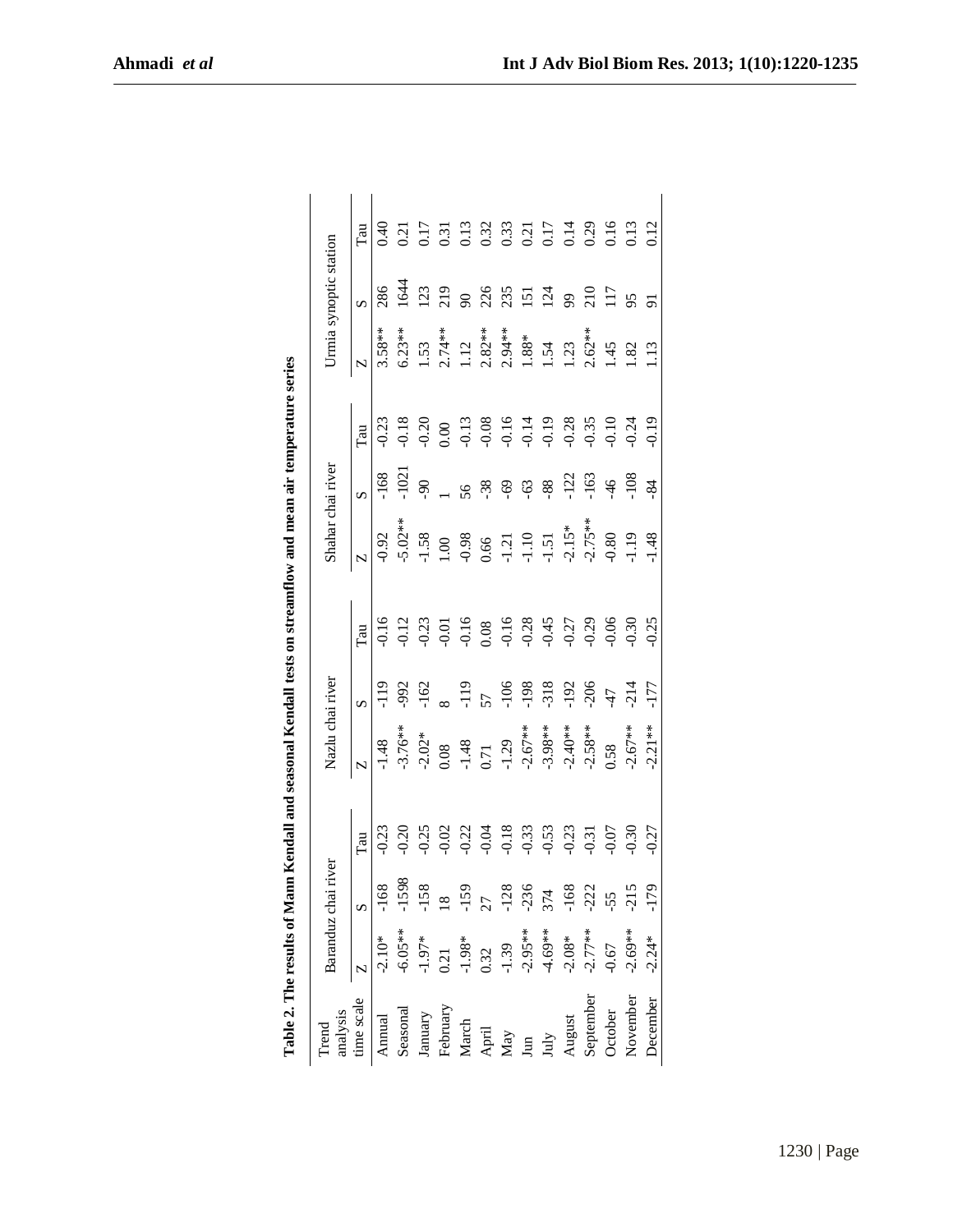| Table3. Stationary test results for streamflow series |         |                    |                                |                                         |                                            |                      |             |                    |  |
|-------------------------------------------------------|---------|--------------------|--------------------------------|-----------------------------------------|--------------------------------------------|----------------------|-------------|--------------------|--|
|                                                       |         |                    | <b>Stationary Test Methods</b> |                                         |                                            |                      |             |                    |  |
| Rivers                                                | Series  | Test<br>parameters | PP test                        | <b>KPSS</b> level<br>stationary<br>test | <b>KPSS</b><br>trend<br>stationary<br>test | <b>DFGLS</b><br>test | ADF<br>test | <b>ERS</b><br>test |  |
| Baranduz<br>chai                                      | Annual  | lag                | 1                              | 1                                       | 1                                          | 1                    | 1           | 1                  |  |
|                                                       |         | Statistic          | $-3.65$                        | 0.37                                    | 0.10                                       | $-3.27$              | $-3.24$     | 1.57               |  |
|                                                       |         | lag                | 8                              | 8                                       | 8                                          | 8                    | 8           | 8                  |  |
|                                                       | Monthly | Statistic          | $-10.81$                       | 1.24                                    | 0.23                                       | $-2.85$              | $-3.05$     | 1.36               |  |
|                                                       | Daily   | lag                | 23                             | 23                                      | 23                                         | 23                   | 23          | 23                 |  |
|                                                       |         | Statistic          | $-15.78$                       | 10.18                                   | 1.51                                       | $-5.46$              | $-9.68$     | 0.44               |  |
|                                                       | Annual  | lag                | 1                              |                                         | 1                                          | 1                    |             |                    |  |
| Nazlu chai                                            |         | Statistic          | $-3.58$                        | 0.31                                    | 0.11                                       | $-2.79$              | $-2.96$     | 1.92               |  |
|                                                       | Monthly | lag                | 11                             | 11                                      | 11                                         | 11                   | 11          | 11                 |  |
|                                                       |         | Statistic          | $-7.82$                        | 0.51                                    | 0.22                                       | $-2.26$              | $-3.02$     | 2.22               |  |
|                                                       | Daily   | lag                | 21                             | 21                                      | 21                                         | 21                   | 21          | 21                 |  |
|                                                       |         | Statistic          | $-16.73$                       | 4.45                                    | 1.82                                       | $-6.63$              | $-9.21$     | 0.25               |  |
| Shahar chai                                           | Annual  | lag                | 1                              | 1                                       | 1                                          | 1                    | 1           | 1                  |  |
|                                                       |         | Statistic          | $-3.54$                        | 0.22                                    | 0.07                                       | $-2.75$              | $-2.69$     | 1.99               |  |
|                                                       | Monthly | lag                | 4                              | 4                                       | 4                                          | 4                    | 4           | 4                  |  |
|                                                       |         | Statistic          | -7.79                          | 0.56                                    | 0.13                                       | $-4.04$              | $-4.36$     | 0.59               |  |
|                                                       | Daily   | lag                | 26                             | 26                                      | 26                                         | 26                   | 26          | 26                 |  |
|                                                       |         | Statistic          | $-38.15$                       | 1.31                                    | 0.36                                       | $-7.10$              | $-9.54$     | 0.16               |  |

**Note:** Critical value of KPSS distribution for level stationarity hypothesis:  $10\%$  ~0.347; 5% ~0.463; 1% ~0.739; Critical value of KPSS distribution for trend stationarity hypothesis: 10% ~0.119; 5%  $\sim 0.146$ ; 1%  $\sim 0.216$ .

#### **4. Discussion**

Streamflow processes are fundamentally driven by meteorological processes. Any changes in meteorological series cause to change streamflow discharge, therefore, the main source of trend and nonstationarity in streamflow series probably stems from the precipitation and temperature processes. Kahya and Kalayci (2004) showed that the presence of trends in Turkish streamflow patterns may be attributed to the observed decreasing trend of rainfall and somewhat to increasing trend of temperature. Since there is an increasing attention given to coupling streamflow processes with the atmospheric circulation models, it is essential to investigate the nature of streamflow trends over large domains and how they are related to trends in precipitation and temperature, that have been better understood (Lettenmaier et al., 1994). Physical interpretations for the appearance of trend in a surface hydroclimatologic variable may logically be related to the greenhouse effects, urban heat islands aerosol or a contentious subject of global warming (Balling 1992). Westmacott and Burn (1997) also found decreasing trend in Canadian Prairies streamflow related to changes in air temperature. One of the reasons that this streamflow process in the west of Lake Urmia synchronize with global climate change is presented here. Change in air temperature may effect seasonal streamflow hydrographs for those river basins, which snow cover contribute an important portion of runoff. In these systems, spring snowmelt peaks are reduced and winter flows increase, on average (Lettenmaier et al., 1999). The rivers studied have dependence largely on snow melt water, therefore is affected by temperature changes. According to Tabari and Hosseinzadeh-Talaee (2011) increasing trends for maximum air temperature detected for northwest of Iran. Such results are in accordance with our findings for increasing trend in temperature data. Also this may explain to some degree the decreasing trend of streamflow in all rivers. Comparing trend results of air temperature with river flow an obvious relationship. Because of air temperature upward trend most of precipitation fall in the shape of rain and this event causes increasing evaporation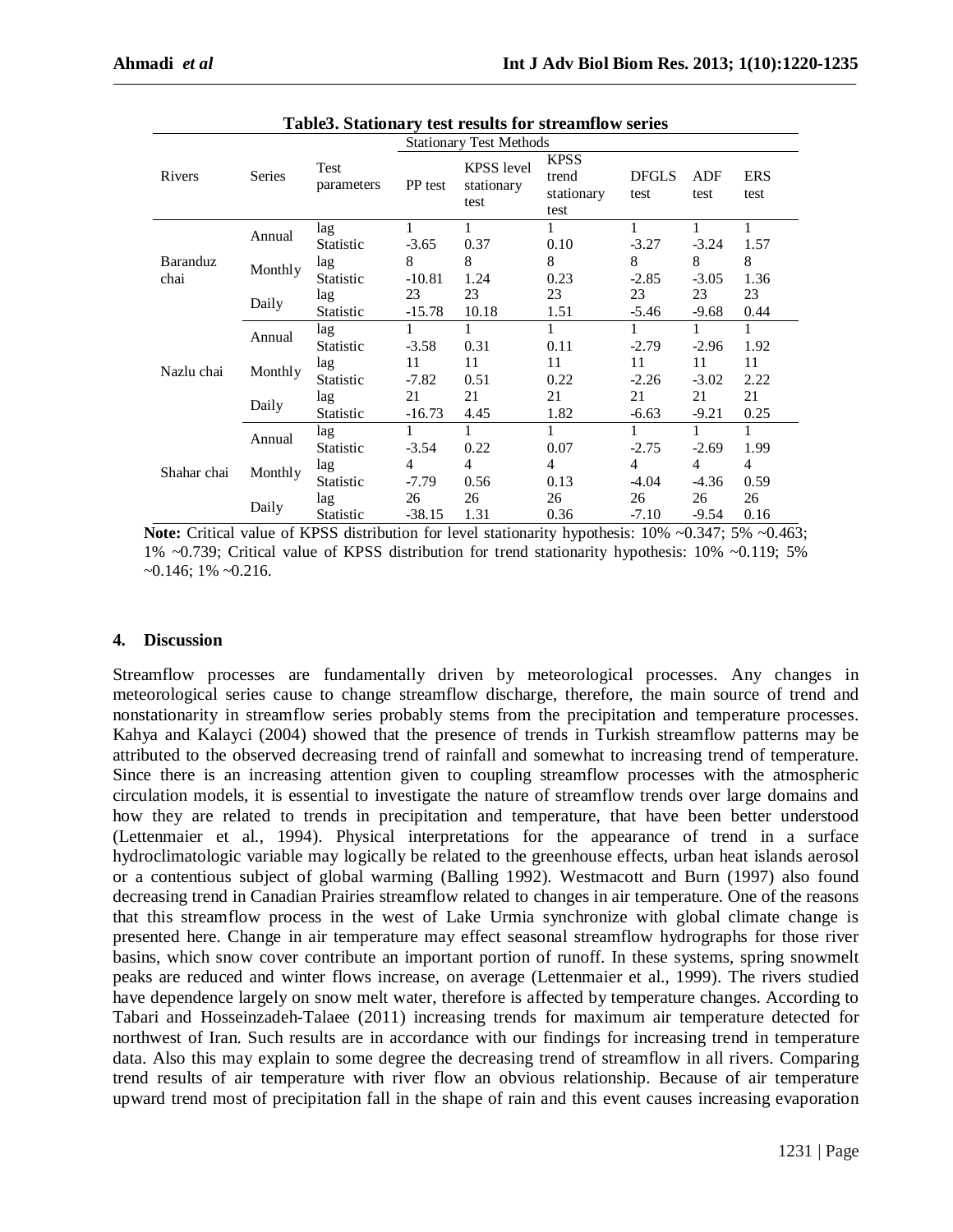and decreasing snow storage of the studied basins. According to the river flow trend results, discharge of November December, January months and end of spring and summer decreased. This finding is in accordance with the results of Abghari et al., (2013). This was showed obviously that effect of global warming on the decreasing river flow discharge in the west of Lake Urmia. According to the results from our study, after removing trend by standardizing series, streamflow processes on all timescales became stationary. This implies that streamflow processes in the west part of Lake Urmia region are influenced by regional or even global scale. Five methods, which are ADF test (Dickey and Fuller, 1979), Dickey-Fuller test with GLS detrending (DFGLS), KPSS test (Kwiatkowski et al.,, 1992), Phillips and Perron test (1988) and Elliot, Rothenberg and Stock test (1996) were used to test for nonstationarity. Results indicated that except KPSS method all of the annual, monthly and daily series in applied methods appear to be stationary. This indicates that trend component, which has been shown by the seasonal Kendall and Mann-Kendall tests removed from series. Because of high dependency of rivers runoff located in the west of Lake Urmia on snow melt water, and temperature it can be stated that global warming is the main cause of downward trend of stuied rivers. Such downward trend for study area streamflow cause the Lake Urmia surface level decline considerably in recent years.

# **5. Conclusions**

In this study streamflow process of Baranduz Chai, Shahar Chai and Nazlu Chai rivers at Dizaj, Mirabad and Tapik stations respectively, which located in the west of Lake Urmia, have been applied for trend and stationarity analysis. The trend of annual mean discharges was investigated using Mann-Kendall test results showed that in most stations there is obvious significant trend in annual mean discharges. Trend of monthly flow series are examined using seasonal Kendall test. Results indicated that there are significant negative trend at 1% level in all stations. In order to investigate the effect of air temperature variations and global warming on studied river flows, data of mean air temperature recorded in Urmia Synoptic station has been used. According to Tabari et al., (2011) and results of this study mean air temperature of this area increased significantly. Results of monthly and seasonally trend analysis showed decreasing in river flows happened almost one month after increasing in air mean temperature of that month. Furthermore increasing air temperature causes changing in the shape of precipitations that most of autumn and winter precipitations changed to rain in the replace of snow. In this case, evaporation from rain and rivers increases and snow storage of mountains decreases. This subject maybe the main reason of river flow decreasing and Lake Urmia depletion in recent years.Five methods concluded as ADF, Dickey-Fuller with GLS detrending (DFGLS), KPSS, Phillips and Perron and Elliot, Rothenberg and Stock tests employed to examine stationarity. Results indicated that most of the annual, monthly and daily streamflow series after removing trend became significantly stationary. This indicates that there is trend component in streamflows, which detected by the seasonal Kendall and Mann-Kendal tests. It was concluded that nonstationarity of streamflow in daily and monthly time scales might be the effect of climate change on streamflow in the study area.

#### **6. REF**E**RENCES**

Abghari, H., Tabari, H., Talaee, P.H., 2013. River flow trends in the west of Iran during the past 40 years: Impact of precipitation variability. J of Hydrology, 101:52-60.

Balling, R.C.J.r., 1992. The Heated Debate: Greenhouse Predictions versus Climate Reality. Pacific Research Institute for Public Policy, San Francisco, 195 pp,.

Bartlett, M.S., 1950. Periodogram Analysis and Continuous Spectra. Biometrika, 37:1-16.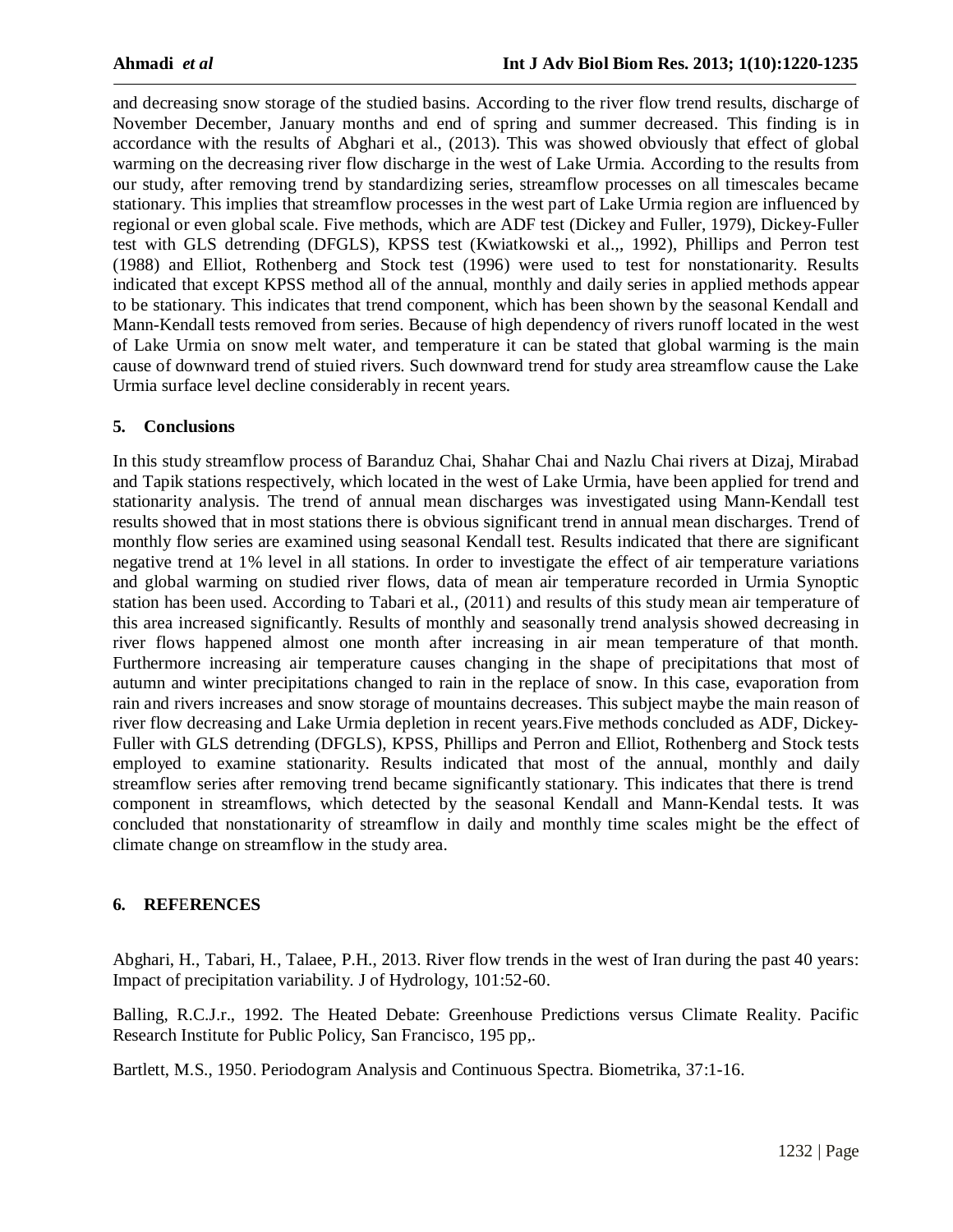Birsan, M., Zaharia, L., Branescu, E., and Chendes, V., 2008. Trends in Romanian Stream Flow over the Second Half of the  $20^{th}$  Century. Geophysical Research Abstracts, 10: EGU 2008 – A – 10880, 1607 – 7962.

Burn, D.H., and Hag Elnur, M.A., 2002. Detection of Hydrologic Trends and Variability. Journal of Hydrology, 255: 107-122.

De Wit, M.J.M., 2001. Effect of Climate Change on the Hydrology of the River Meuse. Report 104, Wageningen University, Environmental Sciences, Netherlands.

Dibike, Y., Prowes, T., Shrestha, R., Ahmed, R., 2012. Observed trends and future projections of precipitation and air temperature in the Lake Winnipeg watershed. Journal of Great Lakes Research, 38(3):72-82.

Dickey, D.A., and Fuller, W.A., 1979. Distribution of the Estimators for Autoregressive Time Series with a Unit Root. Journal of American Statistical Association.

Dinpashoh, Y., Jhajharia, D., Fakheri-Fard, A., Singh, V.P., and Kahya, E., 2011. Trends in reference crop evapotranspiration over Iran. Journal of Hydrology, 399: 422–433. DOI:10.1016/j.jhydrol.2011.01.021.

Elliott, G., Thomas, J., Rothenberg, J., and Stock, H., 1996. Efficient Tests for an Autoregressive Unit Root. Econometrica, 64:813-836.

Ghahraman, B., and Taghvaeian, S., 2008. Investigation of annual rainfall trends in Iran. Journal of Agricultural Science and Technology, 10:93–97.

Gimeno, R., Manchado, B., and Mingues, R., 1999. Stationarity Tests for Financial Time Series. Physica. A, 269(1): 72-78.

Hirsch, R.M., Slack, J.R., and Smith, R.A., 1982. Techniques of Trend Analysis for Monthly Water Quality Data. Water Resources Research, 18(1):107-121.

Hirsch, R.M., and Slack, J.R., 1984. A Nonparametric Trend Test for Seasonal Ddata with Serial Dependence. Water Resources Research, 20(6):727-732.

Jhajharia, D., Dinpashoh, Y., Kahya, E., Singh, V.P., and Fakheri-Fard, A., 2012. Trends in reference evapotranspiration in the humid region of northeast India. Journal of Hydrological Processes, 26:421- 435. DOI: 10.1002/hyp.8140.

Kahya, E., and Kalayci, S., 2004. Trend Analysis of Streamflow in Turkey. Journal of Hydrology, 289:128-144.

Karaburun, A., Demirci, A., and Kara, F., 2011. Analysis of Spatially Distributed Annual, Seasonal and Monthly Temperatures in Istanbul from 1975 to 2006. World Applied Sciences Journal, 12 (10): 1662- 1675.

Karla, A., Piechota, T.C., Davies, R., and Tootle, G.A., 2008. Changes in U.S. Streamflow and Western U.S, Snowpack. Journal of Hydrologic Engineering ASCE, 1084-069.

Kendall, M.G., 1938. A New Measure of Rank Correlation. Biometrika, 36: 81-93.

Kwiatkowski, D., Phillips, P.C.B., Schmidt, P., and Shin, Y., 1992. Testing the Null of Stationarity Against the Alternative of a Unit Root: How Sure are We the Economic Time Series Have a Unit Root? J. Economics, 54: 159-178.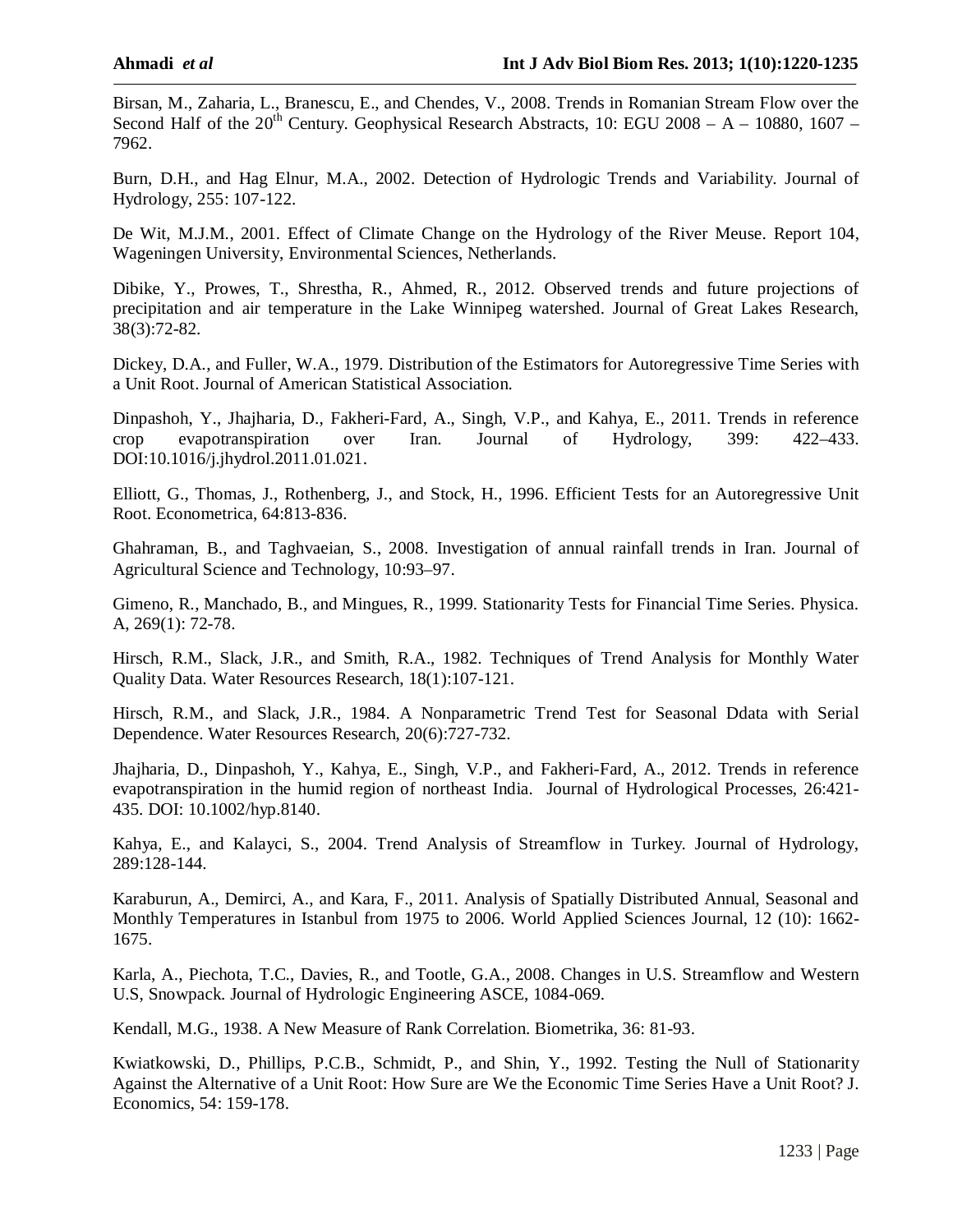Lettenmaier, D.P., Wood, A.W., Palmer, R.N., Wood, E.F., and Stakhiv, E.Z., 1999. Water Resources Implications of Global Warming, A U.S. Regional Prespective. Clim. Change, 43: 537-579.

Lins, H.F., and Slack, J.R., 1999. Streamflow trends in United States. Geophysical Research Letters, 26(2): 227-230.

MacKinnon, J.G., 1991. Critical values for cointegration tests. Chapter 13 in R.F. Engle and C.W.J. Granger (eds), Long-run Economic Relationships: Readings in Cointegration, Oxford University Press.

Martinez, C.J., Maleski, J.J., Miller, M.F., 2012. Trends in precipitation and temperature in Florida, USA. J of Hydrology, 453:259-281.

Mann, H.B., 1945. Nonparametric test against trend. Econometrica, 13: 245-259.

MCCabe, G.J., and Wolock, D.M., 2002. A step Increase in Streamflow in the Conterminous United States. Geophysical Reasearch Letters, 29 (24): 2185.

Newey, W.K., and West, K.D., 1987. A simple, positive semi-definite, heteroskedasticity and autocorrelation consistent covariance matrix. Econometrica 55: 703-708.

Pfister, L., Humbert, J., and Hoffmann, L., 2000. Recent trends in rainfall-runoff characteristics in the Alzette River Basin, Luxembourg. Climatic Change, 45(2):323 – 337.

Phillips, P.C.B., and Perron, P., 1988. Testing for a unit root in time series regression. Biometrika, 75: 335-346.

Said, S.E., and Dicky, D., 1984. Testing for Unit Roots in Autoregressive Moving Average Models with Unknown Order. Biometrika, 71: 599-607.

Salas, J.D., Delleur, J.W., Yevjevich, V., and Lane, W.L., 1980. Applied Modeling of Hydrologic Time Series. Water Resources Publications, Littleton, Colorado.

Shin, Y., and Schmidt, P., 1992. The KPSS Stationarity Test as a Unit Root Test. Economic Letters, 38: 387-392.

Schwert, G.W., 1989. Test for Unit Roots: A Monte Carlo Investigation. Journal of Business and Economics Statistics, 7: 147-159.

Tabari, A., and Hosseinzadeh-Talaee, P., 2011. Recent trends of mean maximum and minimum air temperatures in the western half of Iran. Journal of Meteorological Atmosphere Physics, 111:121–131.

Van Gelder, P., Kuzmin, V., and Visser, P., 2000. Analysis and Statistical Forecasting of Trends of Hydrological Processes in Climate Changes. In: Proceedings of the International Symposium on Flood Defence, Vol. 1 (Toensmann F. and Koch M., Eds.), Kassel, Germany, pp D13-D22.

Von Storch. H., 1995. Misuses of Statictical Analysis in Climate Research. In: Analysis of Climate Variability: Applications of Statistical Techniques, (Storch HV and Navarra a Eds), Springer Verlag, New York, pp. 11-26.

Wang, Q., Fan, X., Qin, Z., Wang, M., 2012. Change trends of temperature and precipitation in the Loess Plateau Region of China, 1961–2010. Global and Planetary Change, 93: 138-147.

Wang, W., Van Gelder, P.H.A.J.M., and Vrijling, J.K., 2005. Trend and Stationary Analysis for Streamflow Processes of Rivers in Western Europe in 20<sup>th</sup> Century. IWA International Conference on Water Economics, Statistics and Finance, Rethymno, Greece.